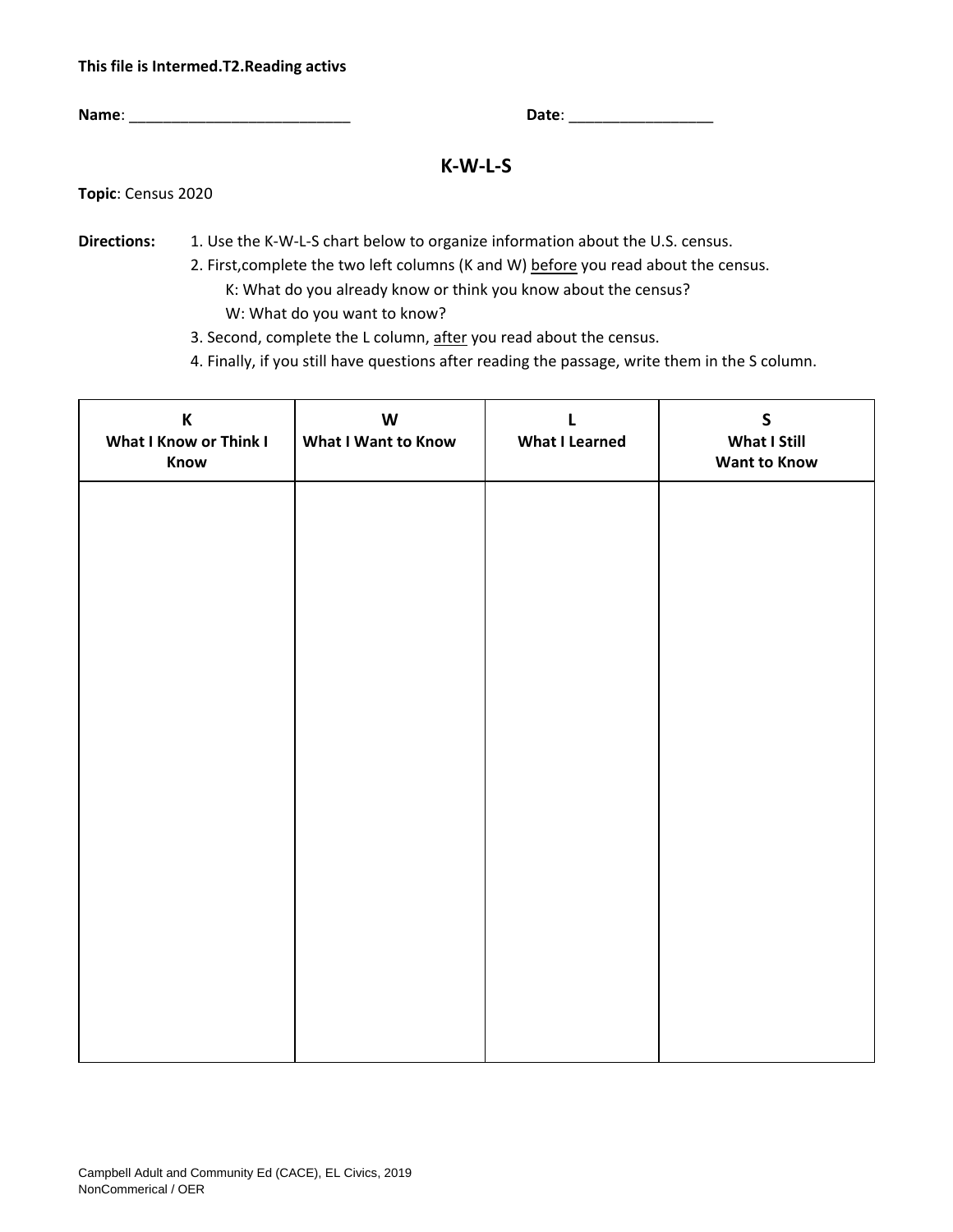# **United States Census Facts**



**Directions:** Read the U.S. Census Facts. Use the information to complete the two right columns of the K-W-L-S chart.

## **What is the U.S. census?**

The census is a count of people who live in the United States, Puerto Rico, and the Island Areas. It is required by the U.S. Constitution<sup>1</sup>. The count is taken every 10 years.

## **Why do we need the census?**

Census data are used in many ways. They help the government decide how and where to spend money. That money goes to new roads, schools, and hospitals. It also goes to services for children and seniors. The data are also used to decide how many seats each state can have in the House of Representatives<sup>2</sup>.

## **How is the census taken?**

Census Day is April 1, 2020. In March 2020, all households in the United States, Puerto Rico, and the Island Areas<sup>3</sup> will receive an invitation to respond online to the 2020 Census (some households will also receive paper questionnaires). A member of each household will fill out the form. The form has about ten questions. It should be completed immediately and mailed in by the end of April 2020. In May 2020, census workers, called enumerators, will visit households who have not completed the census to help them.

## **Who is counted in a household?**

- All adults
- Babies, children, roommates, and relatives
- People living with you who have no other place to stay
- People living in your home most of the time, even if they have another place to stay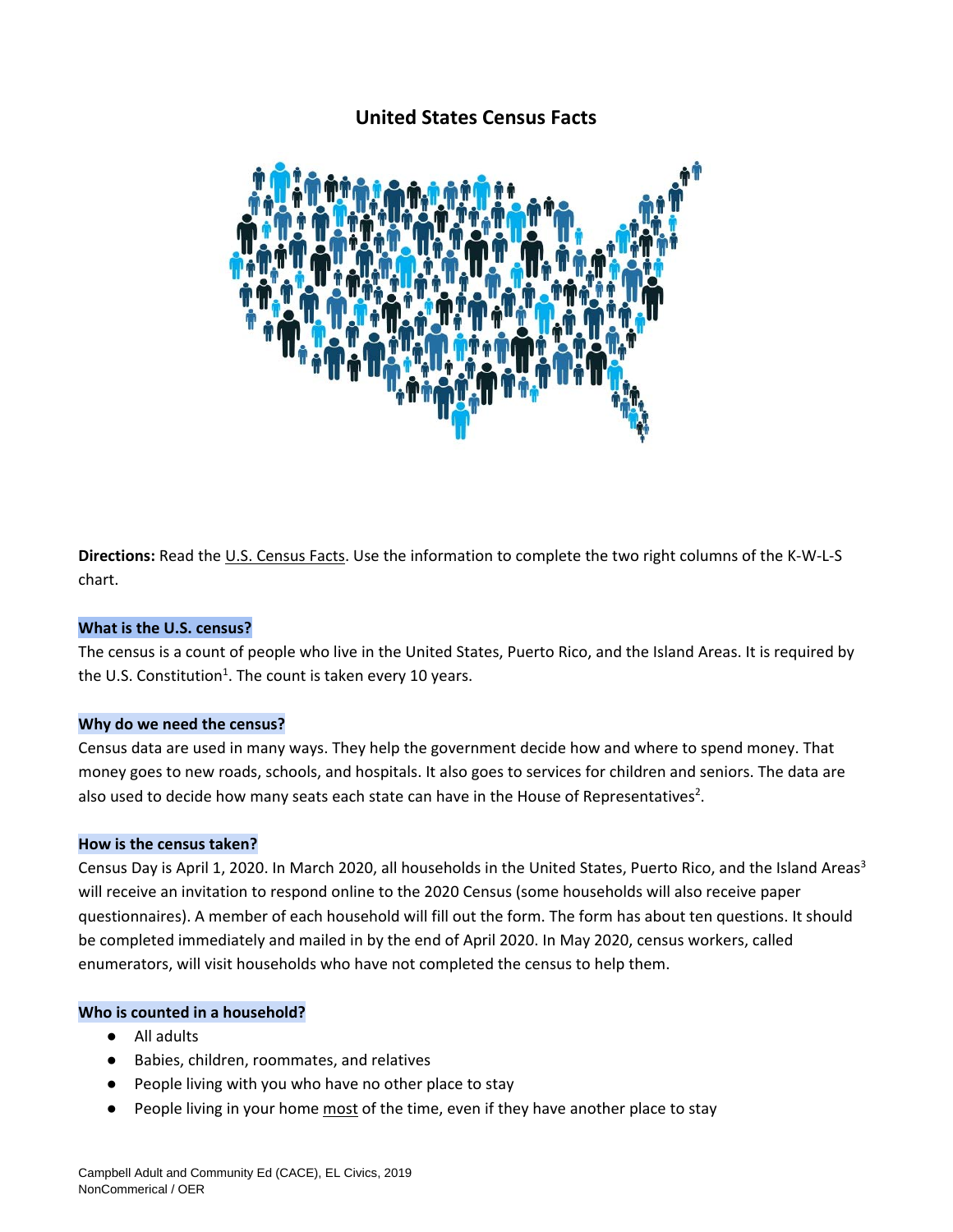#### **Who is not counted in a household?**

● People who live or stay at another place most of the time

\_\_\_\_\_\_\_\_\_\_\_\_\_\_\_\_\_\_\_\_\_\_\_\_\_\_\_\_\_\_\_\_\_\_\_\_\_\_\_\_\_\_\_\_\_\_\_\_\_\_\_\_\_\_\_\_\_\_\_\_\_\_\_\_\_\_\_\_\_\_\_\_\_\_\_\_\_\_\_\_\_\_\_\_\_\_\_\_\_\_\_\_\_\_\_\_

- Students living away from home while attending college or boarding school
- People in the military living somewhere else

## **How does the U.S. Census Bureau protect my information?**

Some people may be unsure about how their personal information will be used. Federal law prohibits the U.S. Census Bureau and its workers from sharing any information they collect from individuals and businesses. It is a punishable crime to share any information that is collected through the census. Other agencies will *not* see the facts about you and your household.

The census is your chance to be counted.

<sup>1</sup>The U.S. Constitution: The law of the land in the United States <sup>2</sup>The House of Representatives: one of the two chambers of the U.S. Congress; the other chamber is the Senate. [https://www.ducksters.com/history/us\\_government/house\\_of\\_representatives.php](https://www.ducksters.com/history/us_government/house_of_representatives.php)

3 Island Areas: Guam, U.S. Virgin Island, American Samoa

# **Census Vocabulary**

| Word                                | <b>Definition</b>                                                                                            |  |
|-------------------------------------|--------------------------------------------------------------------------------------------------------------|--|
| boarding school (n.)                | a school where students live during the school year                                                          |  |
| census                              | an official count of all the people living in the United States                                              |  |
| data (plural n.)                    | facts or information                                                                                         |  |
| fact $(n.)$                         | information that is true                                                                                     |  |
| prohibit from + verb <sub>ing</sub> | order someone not to do or use something                                                                     |  |
| require (v.)                        | make it necessary for someone to do something, for example, a law or<br>rule says that you must do something |  |
| respond (v.)                        | answer                                                                                                       |  |
| questionnaire (n.)                  | a list of questions given to people in order to collect information                                          |  |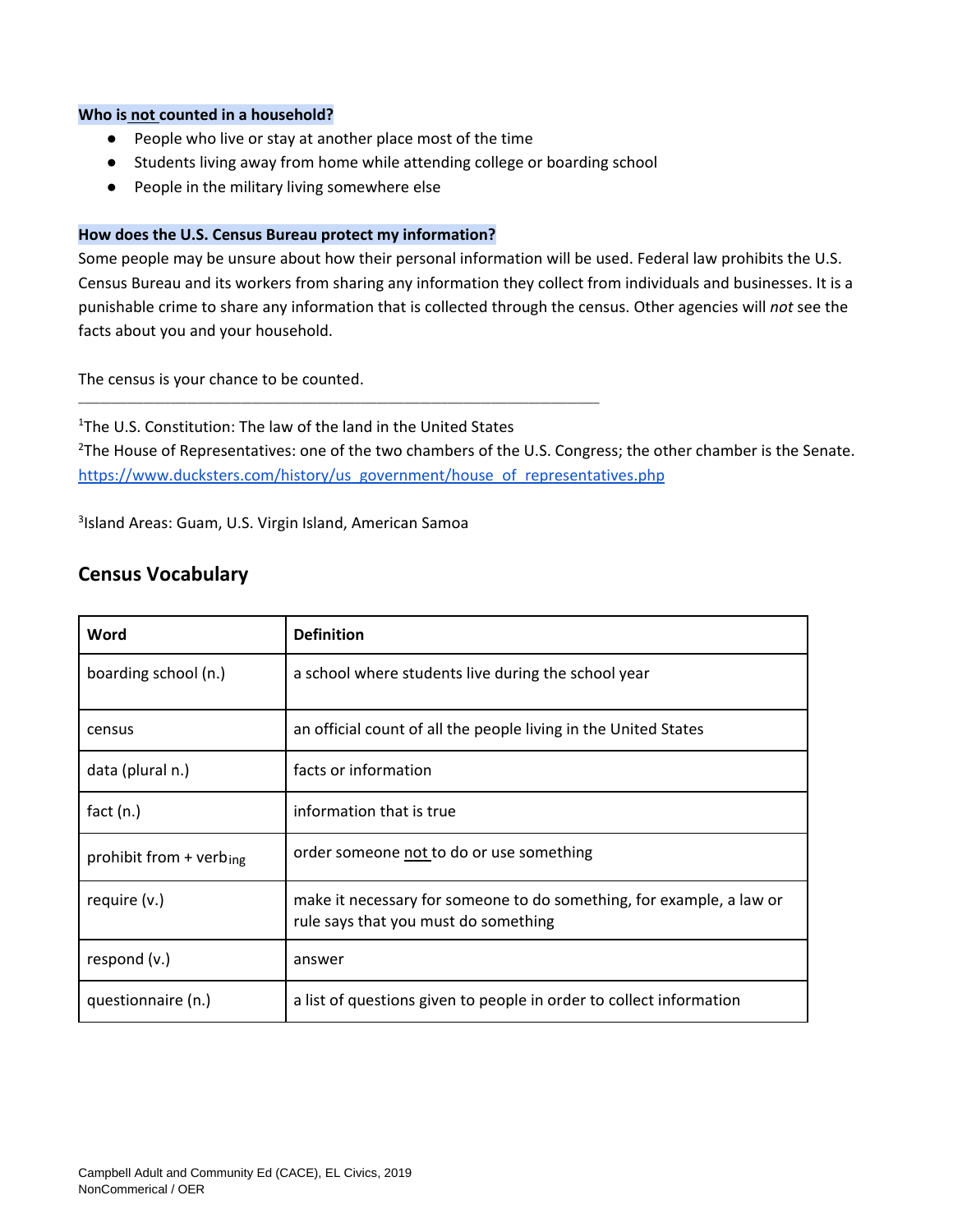# **Reading Comprehension Questions**

| The U.S. census is only for people who were born in the United States. $\Box$ True $\Box$ False                                                                        |  |  |  |
|------------------------------------------------------------------------------------------------------------------------------------------------------------------------|--|--|--|
|                                                                                                                                                                        |  |  |  |
|                                                                                                                                                                        |  |  |  |
| What are two ways a household member can complete the census?                                                                                                          |  |  |  |
|                                                                                                                                                                        |  |  |  |
|                                                                                                                                                                        |  |  |  |
| If there are five members in your household, who should complete the census?<br>a All five members b Only one adult c Only parents d Only the oldest person            |  |  |  |
| If your son or daughter attends college in Texas, should he or she be counted?<br>$\Box$ Yes<br>$\Box$ No                                                              |  |  |  |
| Your mother-in-law owns a house in Los Angeles, but she lives with you most of the time. Should she be counted?<br>$\Box$ Yes<br>$\Box$ No                             |  |  |  |
| What will happen if you do not complete the census form?                                                                                                               |  |  |  |
| List at least two ways the government uses census data.                                                                                                                |  |  |  |
|                                                                                                                                                                        |  |  |  |
| Activities taken from a different Int text that I'd like to delete. Do they work?<br>Write T (true) or F (false) next to the sentences below about "Everyone Counts!". |  |  |  |
| 1.____ Only citizens can participate in the Census.                                                                                                                    |  |  |  |
| 2. The Census happens every 10 years.                                                                                                                                  |  |  |  |
| 3. Heads of household must answer the Census questions online.                                                                                                         |  |  |  |
| 4. You have only one chance to respond to the Census.                                                                                                                  |  |  |  |
| 5. You can answer the questions in person, if you don't respond online or by phone.                                                                                    |  |  |  |
| 6. "Everyone counts" means that every person is included and important in the Census.                                                                                  |  |  |  |
| Circle the best answer to the following questions about the reading.                                                                                                   |  |  |  |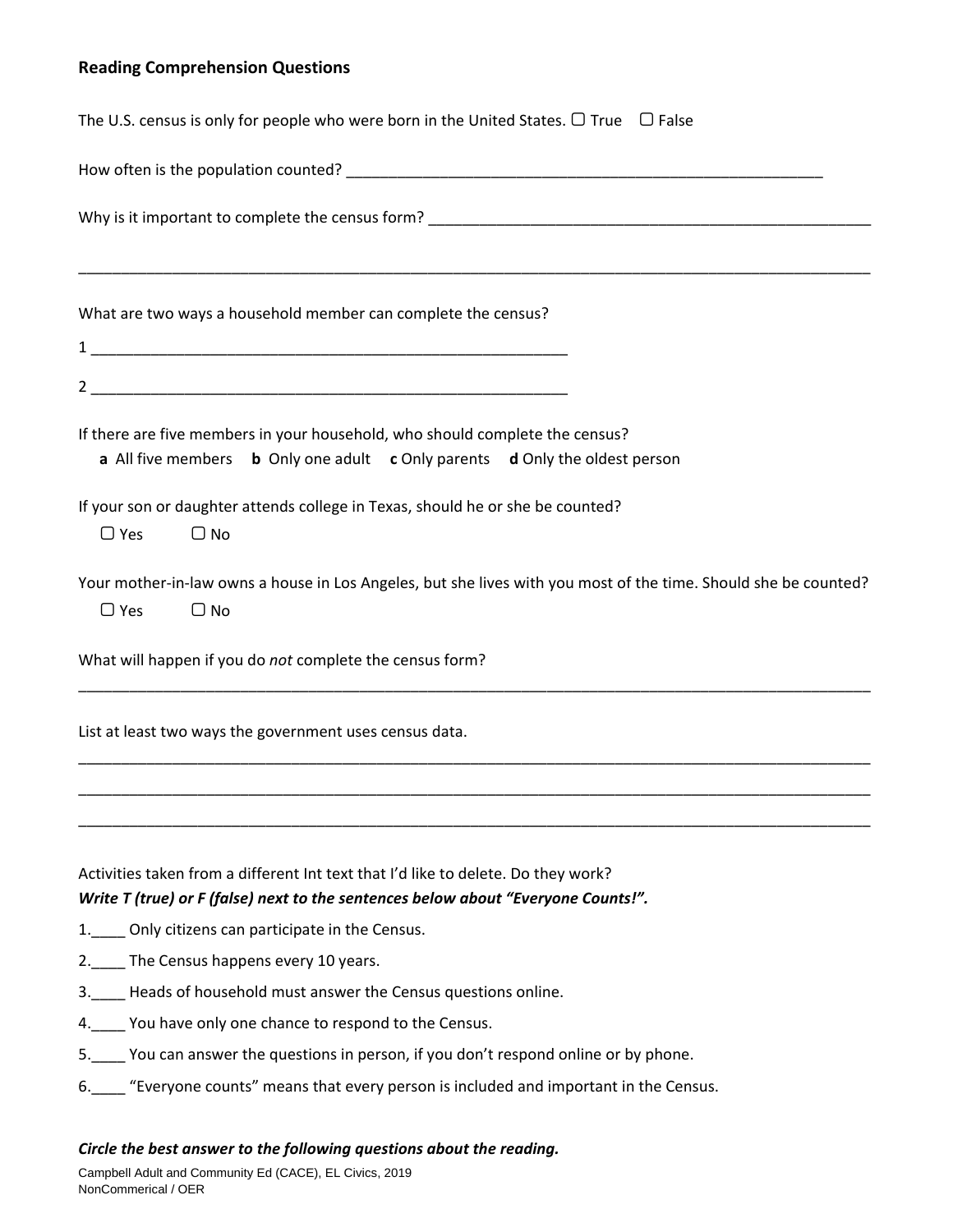1.What is the goal of the 2020 Census?

- a. The goal is to count every person in the United States.
- b. The goal is to count people citizens and people who are here legally.
- 2. Who fills out the Census form?
	- a. Everyone in the household fills out the form.
	- b. Only the head of household fills out the form.
- 3. How will most people respond to the Census in 2020?
	- a. Most people will complete the Census face-to-face.
	- b. Most people will do it online.
- 4. Can a person choose to answer the Census questions on paper?
	- a. Yes.
	- b. No.
- 5. If you don't respond to the Census online, by mail, or by phone, what will happen?
	- a. You will get a phone call from the Census office.
	- b. A Census enumerator will come to your house to ask you questions in person.
- 6. If a person comes to your house to ask questions about the Census, how can you be sure he

or she is really a Census worker?

- a. He or she will show you their badge.
- b. He or she will look like a government worker.

# *Think / Pair / Share*

During the last Census in 2010, more than a million people were not counted because they did not fill out the Census form that was mailed to their house. When people are not counted, what could happen to the community?

| available   | easy to get or use                        |
|-------------|-------------------------------------------|
| elderly     | old person                                |
| enumerator  | a person who counts people for the Census |
| glossary    | a list of definitions of words            |
| noncitizen  | a person who is not a citizen             |
| participate | to join in an activity                    |
| residence   | the place where you live                  |

#### **Vocabulary**